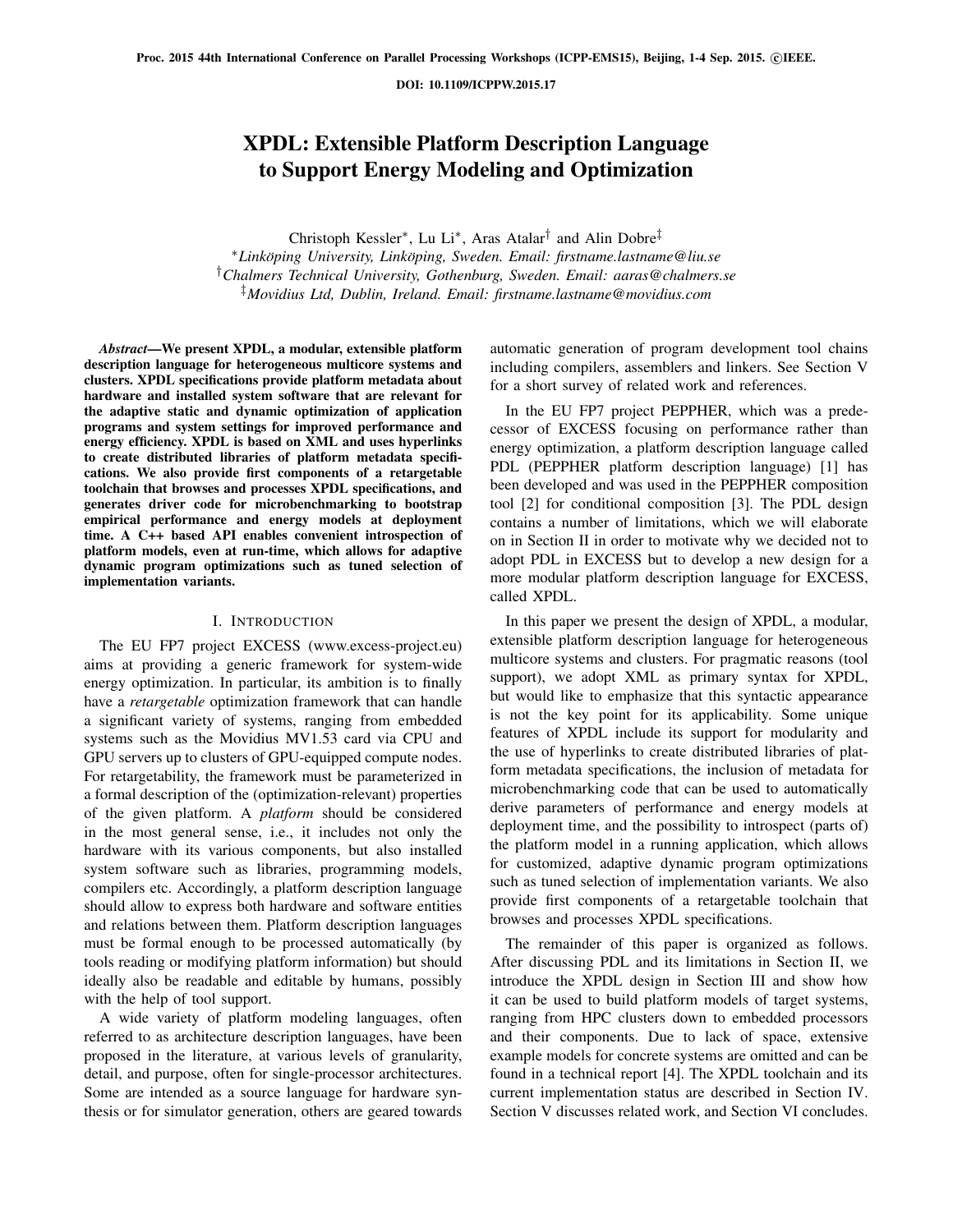## II. A REVIEW OF PEPPHER PDL

PDL, described by Sandrieser et al. [1], has been developed in the EU FP7 project PEPPHER (2010-2012, www.peppher.eu), as a XML-based platform description language for single-node heterogeneous systems, to be used by tools to guide performance prediction, automated selection of implementation variants of annotated application software components ("PEPPHER components"), or task mapping. In particular, it establishes naming conventions for the entities in a system such that they can be referred to by symbolic names. Beyond that, it is also intended to express so-called *platform patterns*, reusable templates for platform organization that could be instantiated to a complete platform specification.

PDL models the main architectural blocks and the hierarchical execution relationship in heterogeneous systems. All other entities (e.g., installed software) are modeled as freeform properties in the form of key-value pairs.

The *main architectural blocks*, which distinguish between *types* and *instances*, include

– *Processing Units* (PU), describing the processing elements in a heterogeneous machine;

– *Memory regions*, specifying data storage facilities (such as global/shared main memory, device memories); and

– *Interconnect*.

For PDL example specifications see [1] or [4, Sec. 4.1].

#### *A. Control Relation*

The overall structure of these hardware components descriptions in a PDL specification is, however, not organized from a hardware perspective (i.e., the structural organization of the hardware components in the system) but follows the programmer perspective by formalizing the *control relation* between processing units as a logic tree consisting of socalled Master, Hybrid and Worker PU. There must be one *Master PU*, a feature-rich general purpose PU that marks a possible starting point for execution of a user program, thus acting as the root of the control hierarchy; there are a number of *Worker PU*s that are specialized processing units (such as GPUs) that cannot themselves launch computations on other PUs and thus act as leaves of the control hierarchy; and *Hybrid PU*s that can act both as master and worker PU and thus form inner nodes in the control hierarchy. A system might not contain all three types of PUs (i.e., control roles) simultaneously. For instance, a standard multicore server without accelerators has no workers, and the Cell/B.E., if used stand-alone (i.e., not coupled with a host computer acting as Master), has no hybrid PUs.

In practice, which PU is or could be host and which one is a device depends not only on the hardware but mainly on the programming model used, which might be defined by the compiler, runtime system and/or further system layers. The PDL control relation usually reflects the system's native low-level programming model used (such as CUDA).

The actual workings of the launching of computation modeled by the control relation cannot be explicitly specified in PDL. In practice, this aspect is typically hardcoded in the underlying operating system scheduler or the heterogeneous runtime system, making the specification of a unique, specific Master PU questionable, for instance in a dual-CPU server.

*Discussion* The motivation of emphasizing the control role in PDL was to be able to define abstract platform patterns that can be mapped to concrete PUs. However, we find that using the control relation as the overarching structure of a platform description is not a good idea, especially as the control relationship may not always be fixed or even accessible to the programmer but might, for instance, be managed and hardcoded in the underlying heterogeneous runtime system.

In particular, from the EXCESS project point of view, it makes more sense to adopt a hardware-structural organization of platform descriptions, because power consumption and temperature metrics and measurement values naturally can be attributed to coarse-grain hardware blocks, such as CPU, memory or devices, but not to software roles. Most often, the software roles are implicitly given by the hardware blocks and/or the underlying heterogeneous runtime system, hence a separate role specification is usually not necessary.

Hence, we advocate a language structure that follows the hardware composition of the main architectural blocks, that is also more aware of the concrete architectural block type (e.g., that some hardware component is actually a GPU), and that allows to optionally model control relations separately (referencing the involved hardware entities) for complex systems where the control relation cannot be inferred automatically from the hardware entities alone. This should still allow the definition of abstract platform (i.e., generic control hierarchy) patterns, but rather as a secondary aspect to a more architecture oriented structural specification. Where appropriate, the control relation could also be specified as a feature of the runtime system rather than the architectural structure itself.

In the PEPPHER software stack, the mechanisms and constraints of launching tasks to other PUs are managed entirely by the runtime system (StarPU [5]); as a consequence, the control relation information in PDL specifications was not needed and not used by the PEPPHER tools. If suitably complemented by control code specification, it might rather become relevant in scenarios of generating code that runs directly on the bare hardware without a managing runtime system layer in between.

# *B. Interconnect Specification*

The interconnect specification in PDL is intended to model communication facilities between two or more PUs, in a style similar to xADML [6] inter-cluster communication specifiers. In PEPPHER this information was not used, as the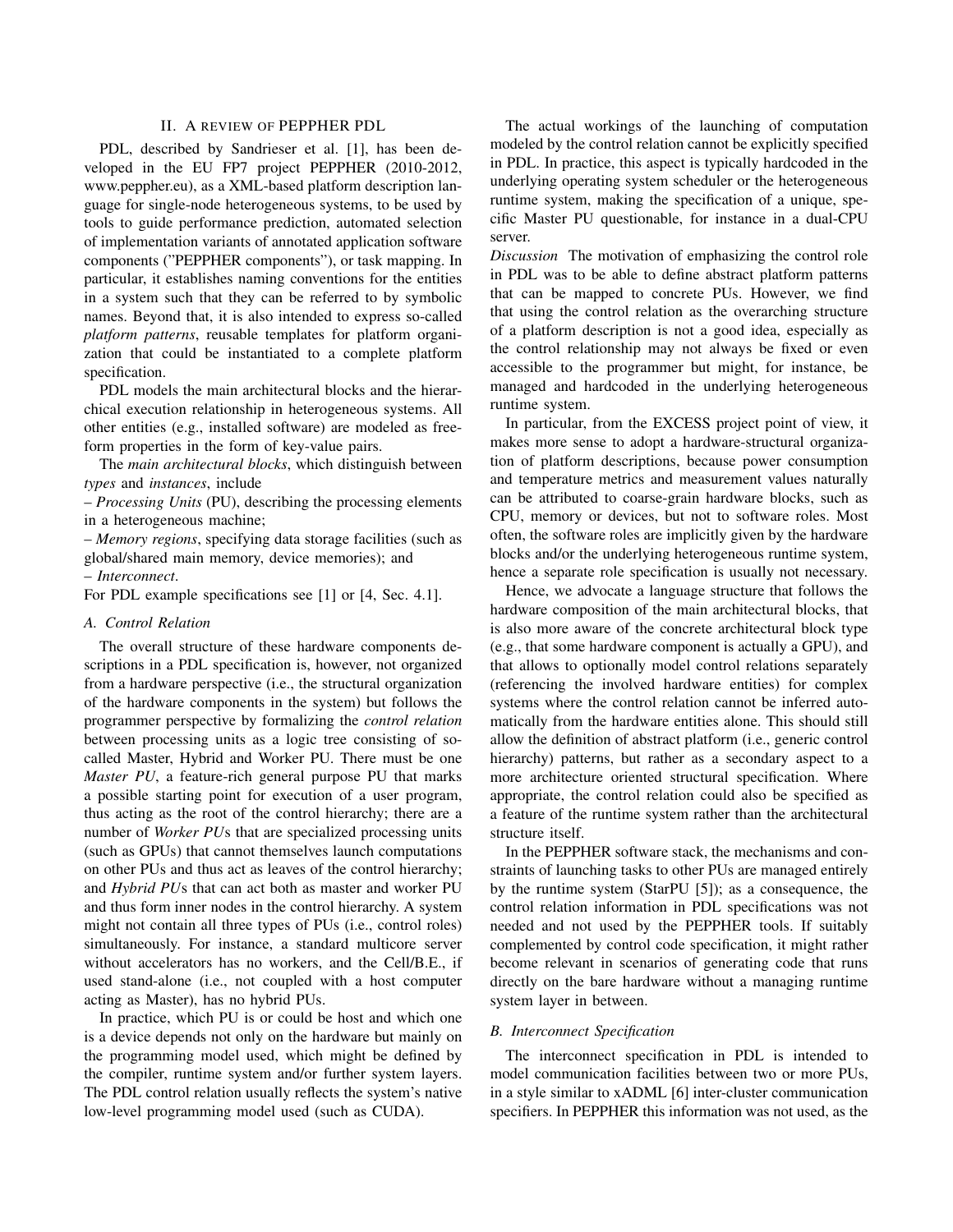communication to and from an accelerator is managed completely within the PEPPHER runtime system, i.e., StarPU.

# *C. Properties Concept*

The possibility of specifying arbitrary, unstructured platform properties (e.g., installed software) as *key-value pairs*<sup>1</sup> provides a very flexible and convenient extension mechanism in PDL, as long as the user(s) keep(s) control over the spelling and interpretation of introduced property names. Properties can also be used as placeholders if the actual values are not known yet at meta-data definition time or can change dynamically, e.g. due to different possible system configurations. The existence and, where existing, values of specified properties can be looked up by a basic query language.

*Discussion* Properties allow to extend PDL specifications beyond the defined tags and attributes given by the fixed PDL language syntax, in an ad-hoc way. This is highly flexible but can also lead to inconsistencies and confusion due to lack of standardization of naming conventions for properties.

Properties in PDL can be mandatory or optional. We think that mandatory properties should better be modeled as predefined XML tags or attributes, to allow for static checking. For instance, a property within a CPU descriptor such as x86\_MAX\_CLOCK\_FREQUENCY [1] should better be specified as a predefined attribute.

*Using Platform Descriptions for Conditional Composition* In our recent work on *conditional composition* [3] we used PDL specifications to guide the dynamic selection of implementation variants of PEPPHER components. In the *PEPPHER composition tool* [2], which builds an adaptive executable program for a PEPPHER application from its annotated multi-variant components, the target system's PDL specification is parsed and stored in an internal representation, which can be inspected at composition time to check for selectability constraints that depend on static property values. In order to also enable constraints that involve dynamic properties or property values, the composition tool also writes the PDL representation to a file that is loaded by the PEPPHER application's executable code on startup into a run-time data structure. This data structure thus holds the platform metadata which the composition code can introspect via a C++ API, i.e. read access property values in the evaluation of constraints that guide selectability of implementation variants. In a case study with a single sparse matrix vector multiply component in [3], we used this feature to let each CPU and GPU implementation variant specify its specific constraints on availability of specific libraries (such as sparse BLAS libraries) in the target system, and to add selection constraints based on the density of nonzero elements, leading to an overall performance improvement.

# *D. Modularity Issues*

Another limitation of PDL is its semi-modular structure of system specifications. While it is generally possible to decompose any XML specification into multiple submodules (files), PDL does not specifically encourage such modularity and tends to produce monolithic system descriptions, which limits the reuse of specifications of platform subcomponents.

#### III. XPDL DESIGN PRINCIPLES

In contrast to the PDL default scenario of a single monolithic platform descriptor file, XPDL provides a modular design by default that promotes reuse of submodels and thus avoids replication of contents with the resulting risk for inconsistencies. XPDL defines a hierarchy of submodels, organized in model libraries containing separate models for entities such as

- CPUs, cores, caches,
- Memory,
- GPUs and other accelerators with own device memory,
- Interconnects, such as inter-node networks (e.g. Infiniband), intra-node networks (e.g. PCIe) and on-chip networks, and
- System software installed.

In principle, a XPDL descriptor is a machine-readable data sheet of the corresponding hardware or system software entity, containing information relevant for performance and energy optimization. The descriptors for the various types of CPUs, memory etc. are XPDL descriptor modules (.xpdl files) placed in a distributed model repository: XPDL models can be stored locally (retrieved via the model search path), but may, ideally, even be provided for download e.g. at hardware manufacturer web sites. Additionally, the model repository contains (source) code of microbenchmarks referenced from the descriptors.

In addition to the models describing hardware and system software components, there are (top-level) models for complete systems, which are (like their physical counterparts) composed from third-party provided hardware and software components, and reference the corresponding XPDL model descriptors by name to include these submodels.

*Alternative Views of XPDL Models* Generally, XPDL offers multiple views: XML (used in the examples in this paper), UML (see [4]), and C++ (as used for the internal and runtime representation of models). These views only differ in syntax but are semantically equivalent, and are (basically) convertible to each other.

# *A. Basic Features of XPDL*

We distinguish between *meta-models* (classes describing model element *types*) and *concrete models* of the concrete hardware components (i.e., *instances*) in the modeled target system, as several concrete models can share the same metamodel. For example, several concrete CPUs in computer systems can share the same CPU type definition.

<sup>1</sup>Both keys and values are strings in PDL.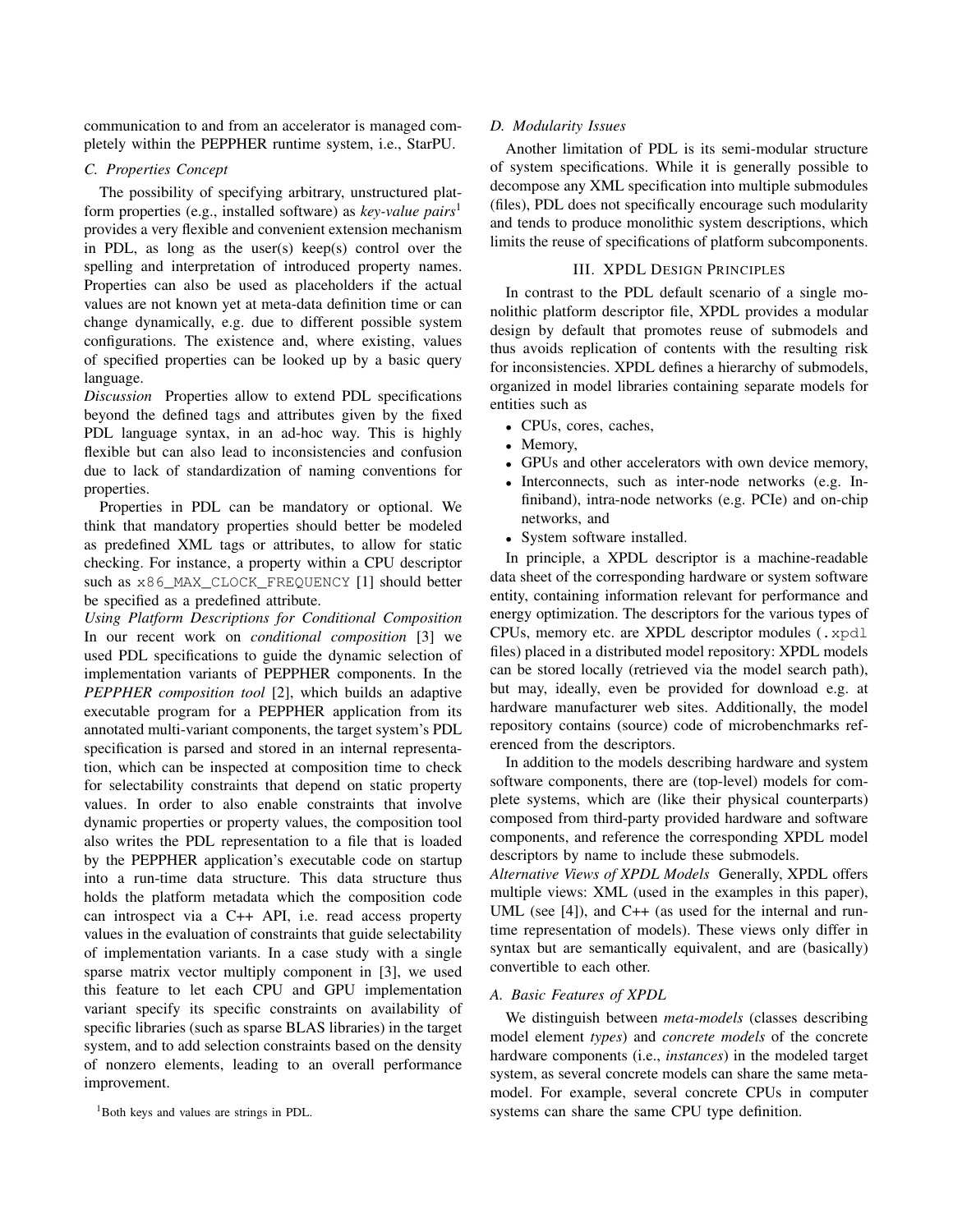In principle, each XPDL model of a (reusable) hardware component shall be specified separately in its own descriptor file, with the extension .xpdl. For pragmatic reasons, it is sometimes more convenient to specify sub-component models in-line, which is still possible in XPDL. Reusing and referencing submodels is done by referencing them by a unique name, so they can easily be retrieved in the same model or in the XPDL model repository. Depending on whether one includes a submodel at meta-level or base-level, the naming and referencing use different attribute names. To specify an identifier of a model element, the attribute name is used for a meta-model, and the attribute id is for a model. The strings used as name and id should be unique across the XPDL repository for reference nonambiguity, and naming is only necessary if there is a need to be referenced. The attribute type is used in both base-level and meta models for referencing to a specific meta-model.

Using the extends attribute, XPDL also supports (multiple) *inheritance* to encourage more structuring and increased reuse by defining attributes and subcomponents common to a family of types (e.g., GPU types) in a supertype. The inheriting type may overscribe attribute values.

The XML element group can be used to group any elements. If the attribute quantity is used in a group element (as in Listing 1), then the group is implicitly homogeneous. In such cases, to facilitate identifier specification, attributes prefix and quantity can be used together to assign an id to the group member elements automatically. For example, if we specify a group with prefix core and quantity 4, then the identifiers of the group members are assigned as core0, core1, core2 and core3.

For a metric such as static power, if specified as an attribute, its unit should also be specified, in *met*ric unit form such as static power unit for static\_power. As an exception, the unit for the metric size is implicitly specified as unit.

Installed software is given by installed tags; also these refer to separate descriptors, located in the software directory.

The <properties> tag refers to other possibly relevant properties that are not modeled separately by own descriptors but specified flexibly by key-value pairs. This escape mechanism (which avoids having to create new tags for such properties and allows ad-hoc extensions of a specification) was also suggested in PDL [1].

Not all entities are modeled explicitly. For instance, the motherboard (which also contributes some base energy cost) may not be modeled explicitly; its static energy share will be derived and associated with the node when calculating static and dynamic energy costs for each (hardware) component in the system.

## *B. Hardware Component Modeling*

In the following we show examples of XPDL descriptions of hardware components. Note that these examples are simplified for brevity. More complete specifications for some of the EXCESS systems are given in [4].

*Processor Core Modeling* Consider a typical example of a quad-core CPU architecture where L1 cache is private, L3 is shared and L2 is shared by 2 cores. Listing 1 shows the corresponding XPDL model. The use of attribute name in the cpu element indicates that this specifies a name of this meta-model in XPDL, and the attribute quantity in the group element shows that the group is homogeneous, consisting of identical elements whose number is defined with the attribute quantity. Furthermore, the prefix can define a name prefix along with quantity, which automatically assigns identifiers to all group members that are built by concatenating the prefix string with each group member's unique rank ranging from 0 to the group size minus one.

The sharing of memory is given implicitly by the hierarchical scoping in XPDL. In the example, the L2 cache is in the same scope as a group of two cores, thus it is shared by those two cores.

| <cpu name="Intel_Xeon_E5_2630L"></cpu>                  |
|---------------------------------------------------------|
| <group prefix="core_group" quantity="2"></group>        |
| <group prefix="core" quantity="2"></group>              |
| Embedded definition                                     |
| <core frequency="2" frequency_unit="GHz"></core>        |
| <cache name="L1" size="32" unit="KiB"></cache>          |
|                                                         |
| <cache name="L2" size="256" unit="KiB"></cache>         |
|                                                         |
| <cache name="L3" size="15" unit="MiB"></cache>          |
| <power_model type="power_model_E5_2630L"></power_model> |
|                                                         |
|                                                         |

Listing 1. An example meta-model for a specific Xeon processor

Although the element core should rather be defined in a separate sub-metamodel (file) referenced from element cpu for better reuse, we choose here for illustration purposes to embed its definition into the CPU meta-model. Embedding subcomponent definitions gives us the flexibility to control the granularity of modeling, either coarse-grained or fine-grained. The same situation also applies to the cache hierarchy.

```
<!-- Descriptor file ShaveL2.xpdl -->
<cache name="ShaveL2" size="128" unit="KiB" sets="2"
       replacement="LRU" write_policy="copyback" />
<!-- Descriptor file DDR3_16G.xpdl -->
<memory name="DDR3_16G" type="DDR3"
  size="16" unit="GB"
  static_power="4" static_power_unit="W" />
```
Listing 2. Two example meta-models for memory modules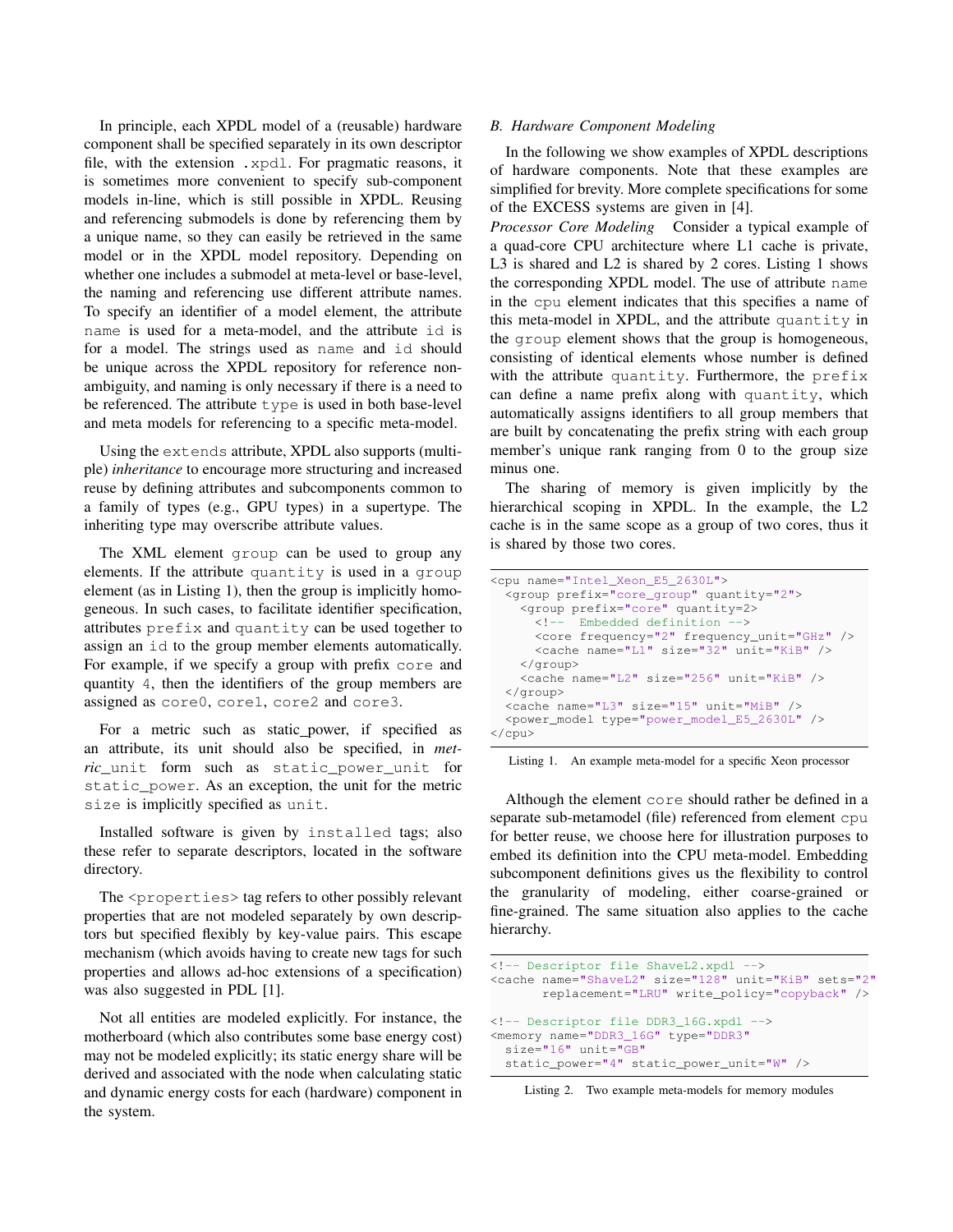*Memory Module Modeling* Listing 2 shows example models for different memory components, in different files.

*Interconnect Modeling* The tag interconnect is used to denote different kinds of interconnect technologies, e.g. PCIe, QPI, Infiniband etc. Specifically, in the PCIe example of Listing 3, the channels for upload and download are modeled separately, since the energy and time cost for the two channels might be different [7].

```
<!-- Descriptor file pcie3.xpdl: -->
<interconnect name="pcie3">
 <channel name="up_link"
  max bandwidth="6" max bandwidth unit="GiB/s"
   time_offset_per_message="?"
   time_offset_per_message_unit="ns"
   energy_per_byte="8" energy_per_byte_unit="pJ"
   energy_offset_per_message="?"
   energy_offset_per_message_unit="pJ" />
 <channel name="down_link" ... />
</interconnect>
<!-- Descriptor file spi1.xpdl: -->
<interconnect name="spi...">
  ...
</interconnect>
```
Listing 3. Example meta-models for some interconnection networks

*Device Modeling* Listing 4 shows a concrete model for a specific Myriad-equipped server (host PC with a Movidius MV153 development board containing a Myriad1 DSP processor), thus its name is specified with id instead of name. This Myriad server uses several interconnections to connect the host server to Myriad1, e.g. SPI and USB. For an instantiation of any kind of interconnect, the connection information must also be specified, e.g. using the head and tail attributes for directed communication links.

```
<system id="myriad_server">
  ...
 <socket>
   <cpu id="myriad_host" type="Xeon1"
       role="master"/>
  </socket>
 <device id="mv153board" type="Movidius_MV153" />
  <interconnects>
   <interconnect id="connect1" type="SPI"
     head="myriad_host" tail="mv153board" />
  <interconnect id="connect2" type="usb_2.0"
     head="myriad_host" tail="mv153board" />
  <interconnect id="connect3" type="hdmi"
     head="myriad_host" tail="mv153board"
   <interconnect id="connect4" type="JTAG"
     head="myriad_host" tail="mv153board" />
  </interconnects>
  ...
</system>
```
Listing 4. A concrete model for a Myriad-equipped server

The device with the Myriad1 processor on it is a Movidius MV153 card, whose meta-model named Movidius\_MV153 is specified in Listing 5 and which is type-referenced from the Myriad server model.

```
<device name="Movidius_MV153">
 <socket>
   <cpu type="Movidius_Myriad1"
         frequency="180" frequency_unit="MHz" />
 </socket>
</device>
```
Listing 5. Example meta-model for Movidius MV153 board

The MV153 model in Listing 5 in turn refers to another meta-model named Myriad1 which models the Myriad1 processor, see Listing 6.

```
<cpu name="Movidius_Myriad1">
<core id="Leon" type="Sparc_V8" endian="BE" >
 <cache name="Leon_IC" size="4" unit="kB"
        sets="1" replacement="LRU" />
 <cache name="Leon_DC" size="4" unit="kB"
        sets="1" replacement="LRU"
        write_policy="writethrough" />
</core>
<group prefix="shave" quantity="8">
  <core type="Myriad1_Shave" endian="LE" />
    <cache name="Shave_DC" size="1" unit="kB"
           sets="1" replacement="LRU"
           write_policy="copyback" />
  </core>
</group>
<cache name="ShaveL2" size="128" unit="kB" sets="2"
       replacement="LRU" write_policy="copyback" />
 <memory name="Movidius_CMX" type="CMX"
        size="1" unit="MB" slices="8" endian="LE"/>
 <memory name="LRAM" type="SRAM"
        size="32" unit="kB" endian="BE" />
<memory name="DDR" type="LPDDR"
        size="64" unit="MB" endian="LE" />
</cpu>
```
Listing 6. Example meta-model for Movidius Myriad1 CPU

| <system id="liu_qpu_server"></system>                                  |
|------------------------------------------------------------------------|
| <socket></socket>                                                      |
| <cpu id="qpu_host" type="Intel_Xeon_E5_2630L"></cpu>                   |
|                                                                        |
| <device id="qpul" type="Nvidia_K20c"></device>                         |
| <interconnects></interconnects>                                        |
| <interconnect <="" id="connection1" td="" type="pcie3"></interconnect> |
| head="qpu_host" tail="qpul" />                                         |
|                                                                        |
| $\langle$ /system>                                                     |

Listing 7. A concrete model for a GPU server

GPU modeling is shown in Listings 7–10. The K20c GPU (Listing 9) inherits most of the descriptor contents from its supertype Nvidia\_Kepler (Listing 8) representing a family of similar GPU types. The 64KB shared memory space in each shared-memory multiprocessor (SM) on Kepler GPUs can be partitioned among L1 cache and shared memory in three different configurations (16+48, 32+32, 48+16 KB). This configurability is modeled by defining constants (const), formal parameters (param)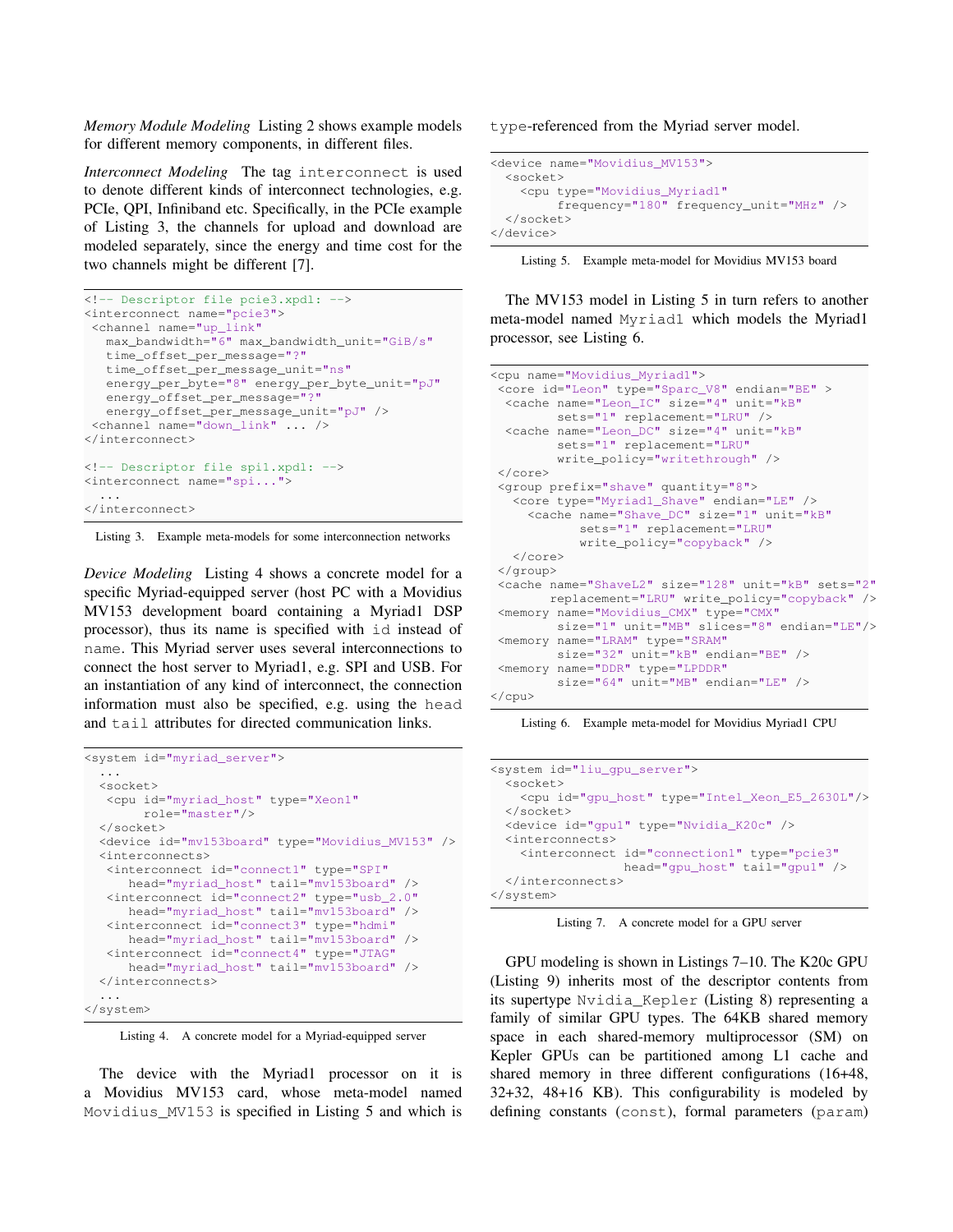and constraints, see Listing 8. In contrast, a concrete K20c GPU instance as in Listing 10 uses one fixed configuration that overrides the generic scenario inherited from the metamodel. Note that some attributes of K20c are inherited from the Nvidia Kepler supertype, while the K20c model sets some uninitialized parameters like global memory size (gmsz), and overwrites e.g. the inherited default value of the attribute compute\_capability.

```
<device name="Nvidia_Kepler" extends="Nvidia_GPU"
       role="worker">
<compute_capability="3.0" />
 <const name="shmtotalsize"... size="64" unit="KB"/>
 <param name="L1size" configurable="true"
       type="msize" range="16, 32, 64" unit="KB"/>
 <param name="shmsize" configurable="true"
       type="msize" range="16, 32, 64" unit="KB"/>
<param name="num_SM" type="integer"/>
<param name="coresperSM" type="integer"/>
<param name="cfrq" type="frequency" />
 <param name="gmsz" type="msize" />
<constraints>
   <constraint expr=
       "L1size + shmsize == shmtotalsize" />
</constraints>
 <group name="SMs" quantity="num_SM">
  <group name="SM">
    <group quantity="coresperSM">
      <core type="..." frequency="cfrq" />
     </group>
    <cache name="L1" size="L1size" />
    <memory name="shm" size="shmsize" />
   </group>
</group>
 <memory type="global" size="gmsz" />
 ...
<programming_model type="cuda6.0,...,opencl"/>
</device>
```
Listing 8. Example meta-model for Nvidia Kepler GPUs

```
<device name="Nvidia_K20c" extends="Nvidia_Kepler">
<compute_capability="3.5" />
<param name="num_SM" value="13" />
<param name="coresperSM" value="192" />
<param name="cfrq" frequency="706" ...unit="MHz"/>
<param name="gmsz" size="5" unit="GB" />
 ...
</device>
```


```
<device id="gpu1" type="Nvidia_K20c">
<!-- fixed configuration: -->
<param name="L1size" size="32" unit="KB" />
<param name="shmsize" size="32" unit="KB" />
 ...
</device>
```
Listing 10. Example model for a concrete Nvidia GPU K20c

*Cluster Modeling* Listing 11 shows a concrete cluster model in XPDL. The cluster has 4 nodes each equipped with 2 CPUs and 2 different GPUs. Within each node, the GPUs are attached with PCIe3 interconnect, while an Infiniband switch is used to connect different nodes to each other.

```
<system id="XScluster">
 <cluster>
    <group prefix="n" quantity="4">
     <node>
       <group id="cpu1">
          <socket>
            <cpu id="PE0" type="Intel_Xeon_..." />
          </socket>
          <socket>
            <cpu id="PE1" type="Intel_Xeon_..." />
          </socket>
        </group>
        <group prefix="main_mem" quantity="4">
          <memory type="DDR3_4G" />
        </group>
        <device id="gpu1" type="Nvidia_K20c" />
        <device id="gpu2" type="Nvidia_K40c" />
        <interconnects>
          <interconnect id="conn1" type="pcie3"
                        head="cpu1" tail="gpu1" />
          <interconnect id="conn2" type="pcie3"
                        head="cpu1" tail="gpu2" />
        </interconnects>
     </node>
    </group>
    <interconnects>
     <interconnect id="conn3" type="infiniband1"
                    head="n1" tail="n2" />
     <interconnect id="conn4" type="infiniband1"
                    head="n2" tail="n3" />
     ...
    </interconnects>
 </cluster>
 <software>
    <hostOS id="linux1" type="Linux_..." />
    <installed type="CUDA_6.0"
              path="/ext/local/cuda6.0/" />
    <installed type="CUBLAS_..." path="..." />
    <installed type="StarPU_1.0" path="..." />
 </software>
  <properties>
    <property name="ExternalPowerMeter" type="..."
              command="myscript.sh" />
 </properties>
</system>
```
Listing 11. Example of a concrete cluster machine

## *C. Power Modeling*

Power modeling consists in modeling power domains, power states with transitions and referencing to microbenchmarks for power benchmarking. A power model (instance) is referred to from the concrete model of the processor, GPU etc.

*Power domains* or *power islands* are groups of cores etc. that need to be switched together in power state transitions. Every hardware subcomponent not explicitly declared as (part of) a (separate) power domain in a XPDL power domain specification is considered part of the default (main) power domain of the system. For the default power domain there is only one power state that cannot be switched off and on by software, i.e., there are no power state transitions.

For each explicitly defined power domain, XPDL allows to specify the possible *power states* which are the states of a finite state machine (the *power state machine*) that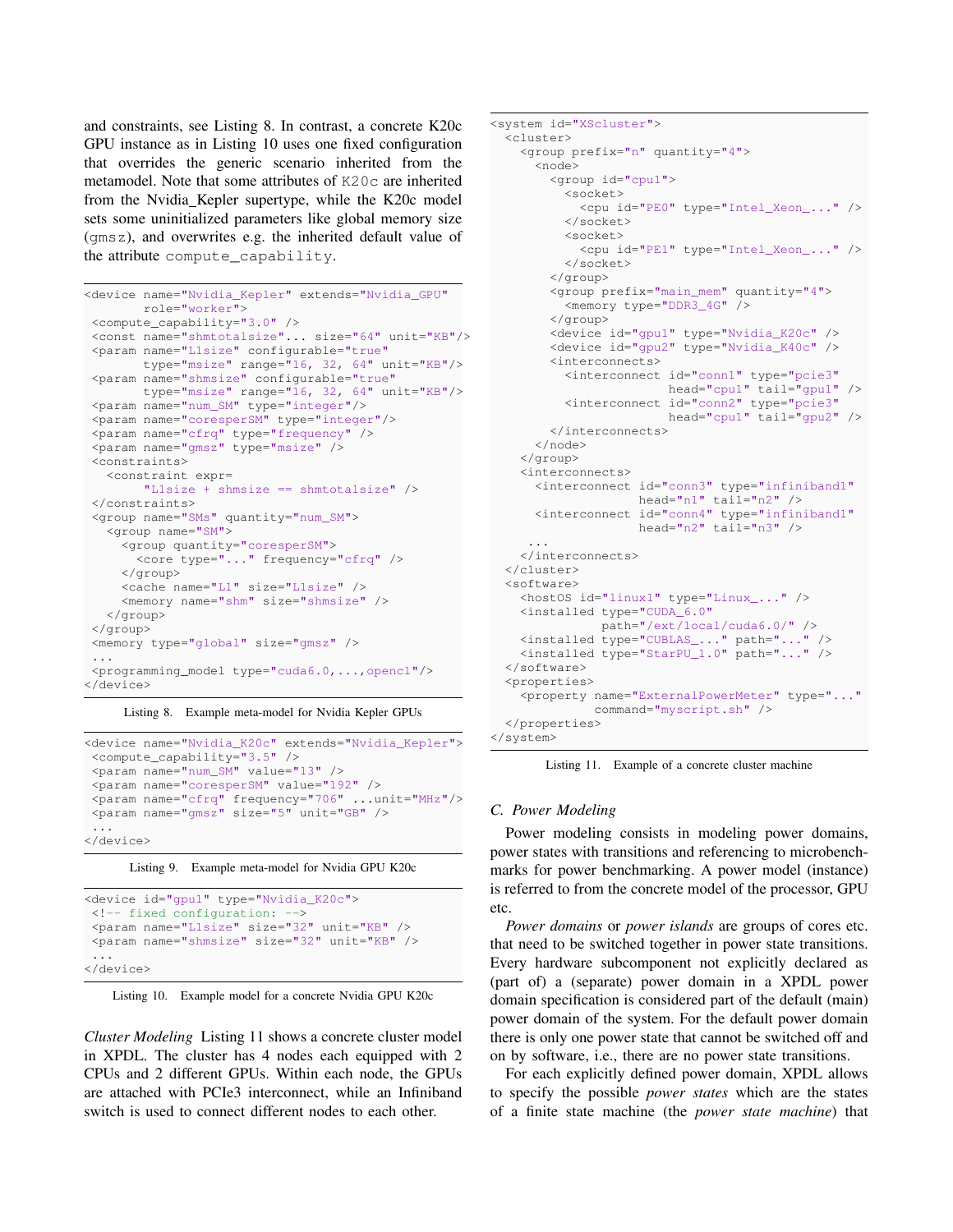abstract the available discrete DVFS and shutdown levels, often referred to as P states and C states in the processor documentation, specified along with their static energy levels (derived by microbenchmarking or specified in-line as a constant value where known). A power state machine has power states and transitions, and must model all possible transitions (switchings) between states that the programmer can initiate, along with their concrete overhead costs in switching time and energy.

The dynamic power depends, among other factors, on the instruction type [7] and is thus specified for each instruction type or derived automatically by a specific microbenchmark that is referred to from the power model for each instruction.

With these specifications, the processor's energy model can be bootstrapped at system deployment time automatically by running the microbenchmarks to derive the unspecified entries in the power model where necessary.

```
<power_domains name="Myriad1_power_domains">
 <!-- this island is the main island -->
 <!-- and cannot be turned off -->
  <power_domain name="main_pd"
                 enableSwitchOff="false">
    <core type="Leon" />
 </power_domain>
  <group name="Shave_pds" quantity="8">
    <power_domain name="Shave_pd">
      <core type="Myriad1_Shave" />
    </power_domain>
 </group>
 \langle!-- this island can only be turned off \longrightarrow\left\langle -\right\rangle if all the Shave cores are switched off \left\langle -\right\rangle<power_domain name="CMX_pd"
                 switchoffCondition="Shave_pds off">
    <memory type="CMX" />
 </power_domain>
</power_domains>
```
Listing 12. Example meta-model for power domains of Movidius Myriad1

```
<power_state_machine name="power_state_machine1"
                     power_domain="xyCPU_core_pd">
 <power_states>
   <power_state name="P1" frequency="1.2"
                 frequency_unit="GHz"
                 power="20" power_unit="W" />
   <power_state name="P2" frequency="1.6" ... />
   <power_state name="P3" frequency="2.0" ... />
 </power_states>
 <transitions>
  <transition head="P2" tail="P1"
              time="1" time_unit="us"
              energy="2" energy_unit="nJ"/>
   <transition head="P3" tail="P2" ... />
   <transition head="P1" tail="P3" ... />
 </transitions>
</power_state_machine>
```
Listing 13. Example meta-model for a power state machine of a pseudo-CPU

Listing 12 shows an example of a power domain metamodel. It consists of one power domain for the Leon core, eight power domains for each Shave core, etc. The setting for attribute enableSwitchOff specifies that the power domain for the Leon core can not be switched off. The attribute switchoffCondition specifies that power domain CMX\_pd can only be switched off if the group of power domains Shave\_pds (all Shave cores) is switched off.

Listing 13 shows an example of a power state machine for a power domain xyCPU\_core\_pd in some CPU, with the applicable power states and transitions by DVFS.

```
<instructions name="x86_base_isa"
             mb="mb_x86_base_1" >
 <inst name="fmul"
      energy="?" energy_unit="pJ" mb="fm1"/>
<inst name="fadd"
      energy="?" energy_unit="pJ" mb="fa1"/>
 ...
<inst name="divsd">
   ...
  <data frequency="2.8"
         energy="18.625" energy_unit="nJ"/>
  <data frequency="2.9"
        energy="19.573" energy_unit="nJ"/>
  <data frequency="3.4"
        energy="21.023" energy_unit="nJ"/>
\langle/inst\rangle</instructions>
```
Listing 14. Example meta-model for instruction energy cost

*Instruction Energy* The instruction set of a processor is modeled including references to corresponding microbenchmarks that allow to derive the dynamic energy cost for each instruction automatically at deployment time. See Listing 14 for an example. For some instructions, concrete values may be given, here as a function / value table depending on frequency, which was experimentally confirmed. Otherwise, the energy entry is set to a placeholder (?) stating that the concrete energy cost is not directly available and needs to be derived by microbenchmarking. On request, microbenchmarking can also be applied to instructions with given energy cost and will then override the specified values.

*Microbenchmarking* An example specification of a microbenchmark suite is shown in Listing 15. It refers to a directory containing a microbenchmark for every instruction of interest and a script that builds and runs the microbenchmark to populate the energy cost entries.

|  | <microbenchmarks <="" id="mb x86 base 1" td=""></microbenchmarks>               |  |
|--|---------------------------------------------------------------------------------|--|
|  | instruction set="x86 base isa"                                                  |  |
|  | path="/usr/local/micr/src"                                                      |  |
|  | command="mbscript.sh">                                                          |  |
|  | <microbenchmark <="" file="fadd.c" id="fal" td="" type="fadd"></microbenchmark> |  |
|  | cflags="-00" lflags="" />                                                       |  |
|  | <microbenchmark <="" file="mov.c" id="mo1" td="" type="mov"></microbenchmark>   |  |
|  | cflags="-00" lflags="" />                                                       |  |
|  |                                                                                 |  |
|  |                                                                                 |  |

Listing 15. An example model for instruction energy cost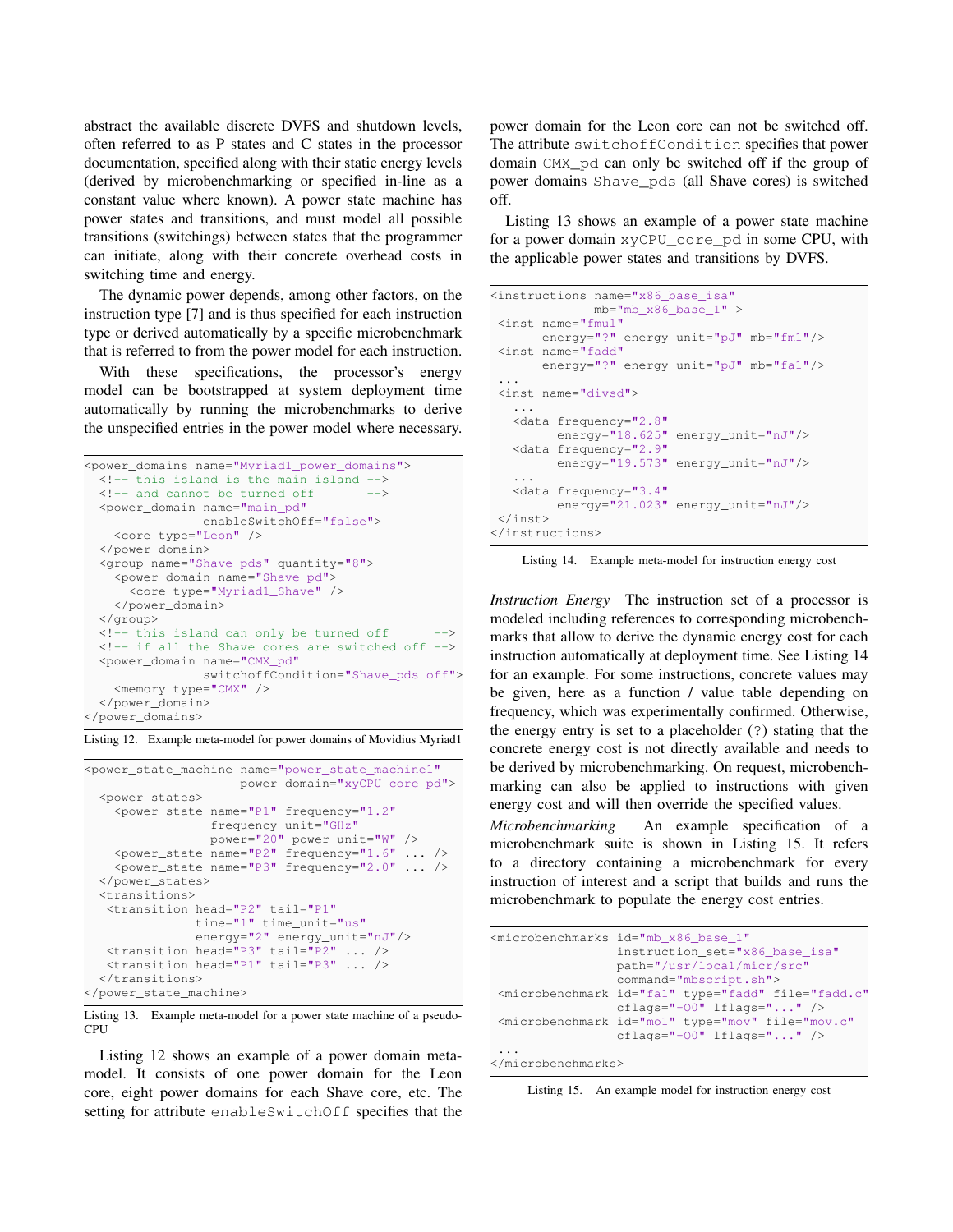A *power model* thus consists of a description of its power domains, their power state machines, and of the microbenchmarks with deployment information.

## *D. Hierarchical Energy Modeling*

A concrete system model forms a tree hierarchy, where model elements such as socket, node and cluster form inner nodes and others like gpu, cache etc. may form leaves that contain no further modeling elements as explicitly described hardware sub-components.

Every node in such a system model tree (e.g., of type cpu, socket, device, gpu, memory, node, interconnect, cluster, or system) has explicitly or implicitly defined attributes such as static\_power. These attributes are either directly given for a node or derived (synthesized). Directly given attribute values are either specified in-line (e.g., if it is a known constant) or derived automatically at system deployment time by specifying a reference to a microbenchmark. Synthesized attributes<sup>2</sup> can be calculated by applying a rule combining attribute values of the node's children in the model tree, such as adding up static power values over the direct hardware subcomponents of the node.

# IV. XPDL TOOLCHAIN AND RUNTIME QUERY API

The *XPDL processing tool* to be developed in subsequent work runs statically to build a run-time data structure based on the XPDL descriptor files. It browses the XPDL model repository for all required XPDL files recursively referenced in a concrete model tree, parses them, generates an intermediate representation of the composed model in C++, generates microbenchmarking driver code, invokes runs of microbenchmarks where required to derive attributes with unspecified values, filters out uninteresting values, performs static analysis of the model (for instance, downgrading bandwidth of interconnections where applicable as the effective bandwidth should be determined by the slowest hardware components involved in a communication link), and builds a light-weight run-time data structure for the composed model that is finally written into a file. The XPDL processing tool should be configurable, thus the filtering rules for uninteresting values and static analysis / model elicitation rules can be tailored. Then the EXCESS run-time system or the generated composition code can use the XPDL Runtime Query API described further below to load the run-time data structure file at program startup time, in order to query platform information dynamically.

One important requirement of the XPDL query API is to provide platform information to the upper optimization layers in the EXCESS framework. Such relevant hardware properties include whether a specific type of processor is available as required for a specific software component variant (conditional composition [3]), or what the expected communication time or the energy cost to use an accelerator is, etc.

At top level, we distinguish between two types of computer systems: single-node and multiple-node computers. A single-node computer has a basic master-slave structure and a single operating system; a multiple-node computer has several nodes.

The *XPDL run-time query API* provides run-time introspection of the model structure and parameters, which can be used for platform-aware dynamic optimizations [3]. It consists of the following four categories of functions:

- 1) *Initialization of the XPDL run-time query library.* For example, function int xpdl init(char \*filename) initializes the XPDL run-time query environment and loads the file with the run-time model data structure as generated by the XPDL toolchain.
- 2) *Functionality for browsing the model tree.* These functions look up inner elements of a model element and return a pointer to an inner model tree object or array of model tree objects respectively if existing, and NULL otherwise.
- 3) *Functions for looking up attributes of model elements*, which are likewise generated getter functions.
- 4) *Model analysis functions for derived attributes*, such as counting the number of cores or of CUDA devices in a model subtree or adding up static power contributions in a model subtree. These getters can be generated automatically from the rules that have been specified to calculate these derived attributes from existing attributes.

We map basically every element in XPDL to a run-time model class in C++. Then the XPDL Query API consists of the (generated) set of all getter functions for the member variables of each C++ class. As also object references can be queried, these allow to browse the whole model object tree at runtime.

C++ classes (as opposed to structs in C) are a natural choice because they allow for inheritance (as in UML and XML-XPDL) which facilitates the modeling of families of architectural blocks, and because we do not foresee constraints in the query language choice limiting it to C, because the XPDL query API is intended to be used on CPU (i.e., general purpose cores linked to main memory) only.

The XPDL model processing tool generates for all attributes Query API functions as getter functions for the corresponding class member variables, such as  $m.get_id()$ to retrieve the value of the  $id$  attribute for model object m.

The major part of the XPDL (run-time) query API (namely the C++ classes corresponding to model element types, with getters and setters for attribute values and model navigation support) is generated automatically from the central xpdl.xsd schema specification, which contains the core metamodel of XPDL. C++ class names are derived from

<sup>&</sup>lt;sup>2</sup>Note the analogy to attribute grammars in compiler construction.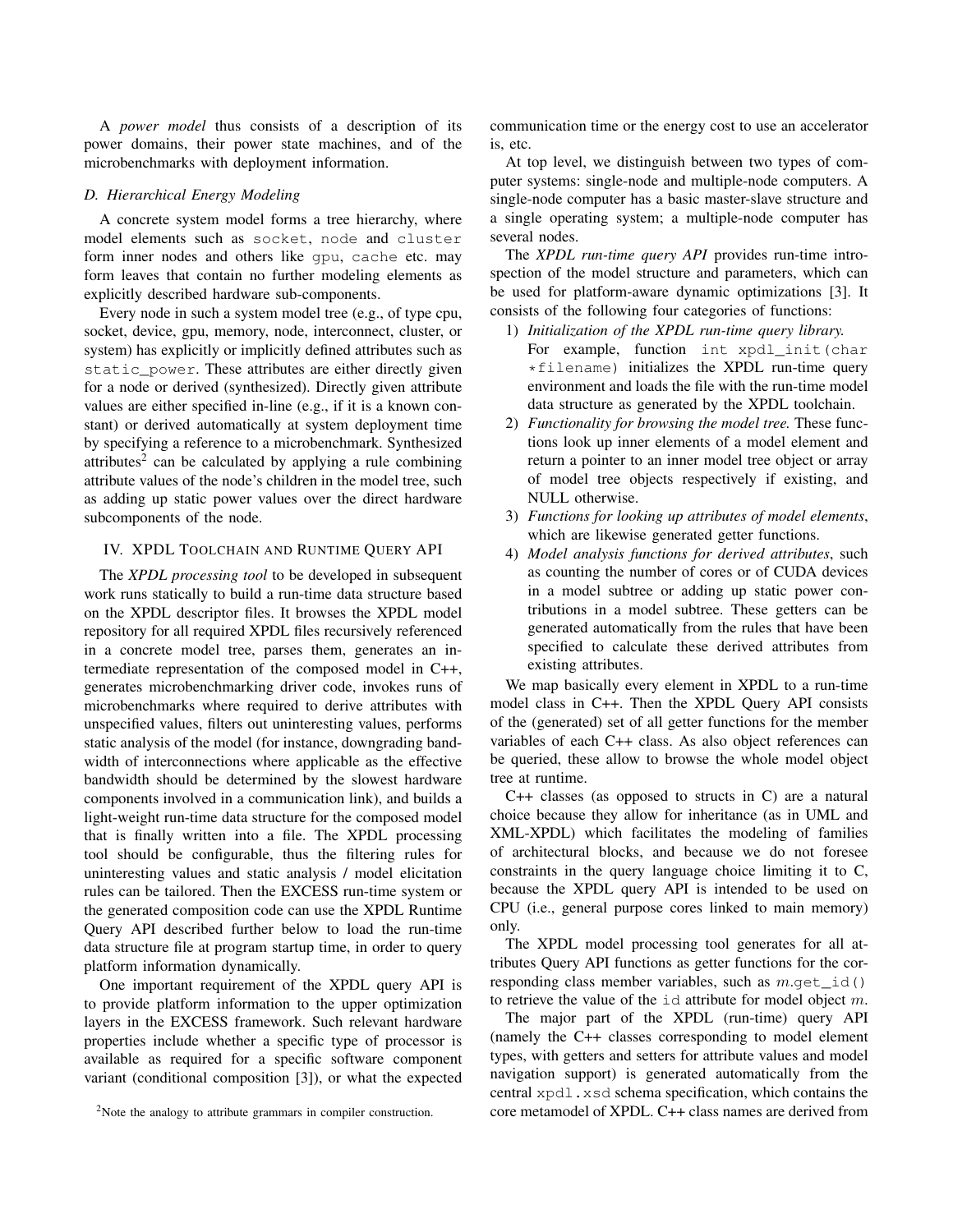name attributes, getter and setter names are based on the declared attribute names etc. As the core XPDL schema definition is shared (to be made available for download on our web server), it will be easy to consistently update the Query API to future versions of XPDL. In contrast, the model analysis functions for derived attributes (such as aggregating the overall number of cores in a system etc.) will not be generated from the schema but need to be implemented manually and can be included by inheritance.

*Implementation Status* Currently the XML schema, parser (based on Xerces) and intermediate representation for XPDL are completed, and the benchmarking driver generator and runtime model generator are under development. When finished, the XPDL toolchain will be made publically available as open-source software at www.excess-project.eu<sup>3</sup>.

### V. RELATED WORK

*Architecture description languages* (ADL) for describing hardware architecture<sup>4</sup> have been developed and used mainly in the embedded systems domain since more than two decades, mostly for modeling single-processor designs. Hardware ADLs allow to model, to some degree of detail, either or both the *structure* (i.e., the hardware subcomponents of an architecture and how they are connected) and the *behavior* (i.e., the set of instructions and their effect on system state and resources). Depending on their design and level of detail, such languages can serve as input for different purposes: for hardware synthesis and production e.g. as ASIC or FPGA, for generating (parts of) a simulator for a processor design, or for generating (parts of) the program development toolchain (compiler, assembler, linker). Examples of such ADLs include Mimola, nML, LISA, EXPRESSION, HMDES, ISDL, see e.g. [8] for a survey and classification. In particular, languages used by retargetable code generators (such as HMDES, LISA, ISDL and xADML [6]) need to model not only the main architectural blocks such as functional units and register sets, but also the complete instruction set including resource reservation table and pipeline structure with operand read and write timing information for each instruction, such that a optimizing generic or retargetable code generator (performing instruction selection, resource allocation, scheduling, register allocation etc.) can be parameterized or generated, respectively; see also Kessler [9] for a survey of issues in (retargetable) code generation. Note that such ADLs differ from the traditional *hardware description languages* (HDLs) such as VHDL and Verilog which are mainly used for low-level hardware synthesis, not for toolchain generation because they lack high-level structuring and abstraction required from a toolchain's point of view. However, a HDL model could be generated from a sufficiently detailed ADL model.

Architecture description languages for multiprocessors have become more popular in the last decade, partly due to the proliferation of complex multicore designs even in the embedded domain, but also because portable programming frameworks for heterogeneous multicore systems such as Sequoia [10] for Cell/B.E. and PEPPHER [2], [11] for GPUbased systems respectively, need to be parameterized in the relevant properties of the target architecture in order to generate correct and optimized code. Sequoia [10] includes a simple language for specifying the memory hierarchy (memory modules and their connections to each other and to processing units) in heterogeneous multicore systems with explicitly managed memory modules, such as Cell/B.E.

MAML [12] is a structural, XML-based ADL for modeling, simulating and evaluating multidimensional, massively parallel processor arrays.

Hwloc (Hardware Locality) [13] is a software package that detects and represents the hardware resources visible to the machine's operating system in a tree-like hierarchy modeling processing components (cluster nodes, sockets, cores, hardware threads, accelerators), memory units (DRAM, shared caches) and I/O devices (network interfaces). Like XPDL, its main purpose is to provide structured information about available hardware components, their locality to each other and further properties, to the upper layers of system and application software in a portable way.

ALMA-ADL [14] developed in the EU FP7 ALMA project is an architecture description language to generate hierarchically structured hardware descriptions for MPSoC platforms to support parallelization, mapping and code generation from high-level application languages such as MATLAB or Scilab. For the syntax, it uses its own markup language, which is extended with variables, conditions and loop constructs for compact specifications, where the loop construct is similar to the group construct in XPDL.

HPP-DL [15] is a platform description language developed in the EU FP7 REPARA project to support static and dynamic scheduling of software kernels to heterogeneous platforms for optimization of performance and energy efficiency. Its syntax is based on JSON rather than XML. HPP-DL provides predefined, typed main architectural blocks such as CPUs, GPUs, memory units, DSP boards and buses with their attributes, similarly to the corresponding XPDL classes. In comparison to XPDL, the current specification of HPP-DL [15] does not include support for modeling of power states, dynamic energy costs, system software, distributed specifications, runtime model access or automatic microbenchmarking.

<sup>&</sup>lt;sup>3</sup>For further information on XPDL and download, see also http://www.ida.liu.se/labs/pelab/xpdl

<sup>&</sup>lt;sup>4</sup>Note that the same term and acronym is also used for software architecture description languages, which allow to formally express a software system's high-level design in terms of coarse-grained software components and their interconnections, and from which tools can generate platformspecific glue code automatically to deploy the system on a given system software platform. In this section we only refer to Hardware ADLs.